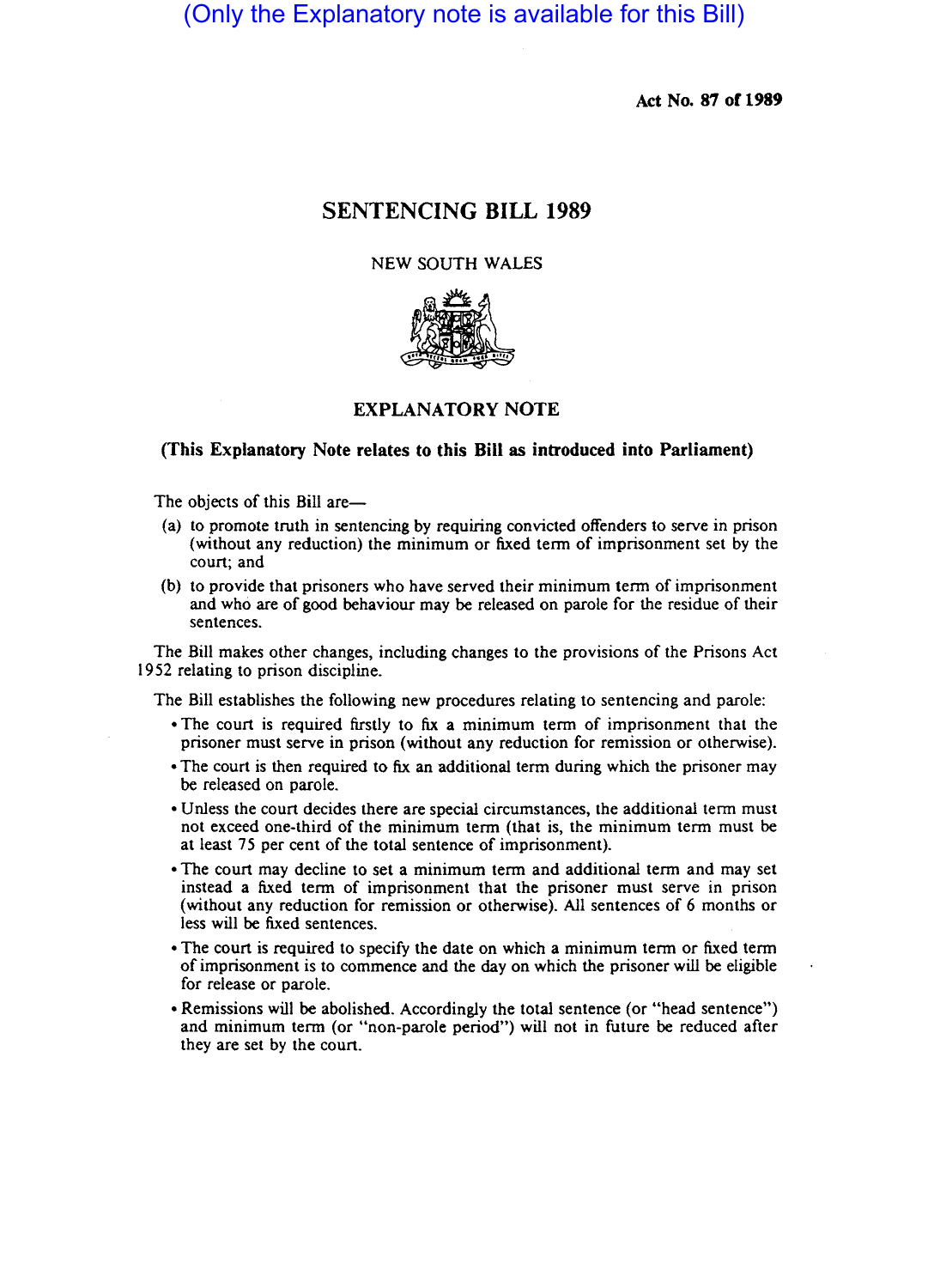- The above procedures are not to apply to sentences of periodic detention, sentences for life and certain other sentences to which parole is not presenlly applicable.
- In the case of future sentences of more than 3 years, there will be no presumption that the prisoner should be 'released on parole as soon as the prisoner becomes eligible for parole.
- In the case of sentences of 3 years or less, prisoners will continue to be released on parole as soon as they become eligible for parole.
- The new procedures are to apply (with appropriate modifications) to children sentenced to detention in a detention centre.
- The new procedures are to apply to existing prisoners. However, existing nonparole or non-probation periods and sentences applying to prisoners will be recalculated so as not to affect the reasonable expectations of those prisoners (and the sentencing court) as to the date on which they would be eligible to be released from prison or on parole.
- In proceedings for a breach of discipline, the prisoner's minimum or fixed term of imprisonment may be increased by a Visiting Justice by a period not exceeding 28 days.
- The right to appeal to the District Court or any other court against any punishment imposed by a Visiting Justice for a breach of discipline is to be removed in all cases except a punishment which increases the prisoner's minimum or fixed term.

The Bill repeals the Probation and Parole Act 1983 and amends certain other Acts.

#### PART 1-PRELIMINARY

Clause I specifies the short title of the proposed Act.

Clause 2 provides for the commencement of the proposed Act.

Clause 3 sets out the objects of the proposed Act.

Gause 4 defines expressions used in the proposed Act. The expression "Board" refers to the Offenders Review Board (formerly the Parole Board).

#### PART 2-SENTENCING

Gause 5 requires a court sentencing a person to imprisonment to set a minimum term and an additional term that is not to exceed one-third of the minimum term except in special circumstances.

Clause 6 allows a sentencing court to decline to set minimum and additional terms if there is sufficient reason to do so and to set a fixed term instead.

Clause 7 provides that sentences of 6 months or less must be for a fixed term.

Clause 8 requires the sentencing court to specify when the term of imprisonment (minimum or fixed) commences and when the prisoner is to be eligible for release from prison or on parole.

Clause 9 provides that cumulative sentences must commence from the end of the minimum term of the previous sentence.

Gause **10** restricts the power to set minimum and additional terms so that together they must not exceed the maximum allowable sentence for the offence or be less than any compulsory minimum sentence for the offence.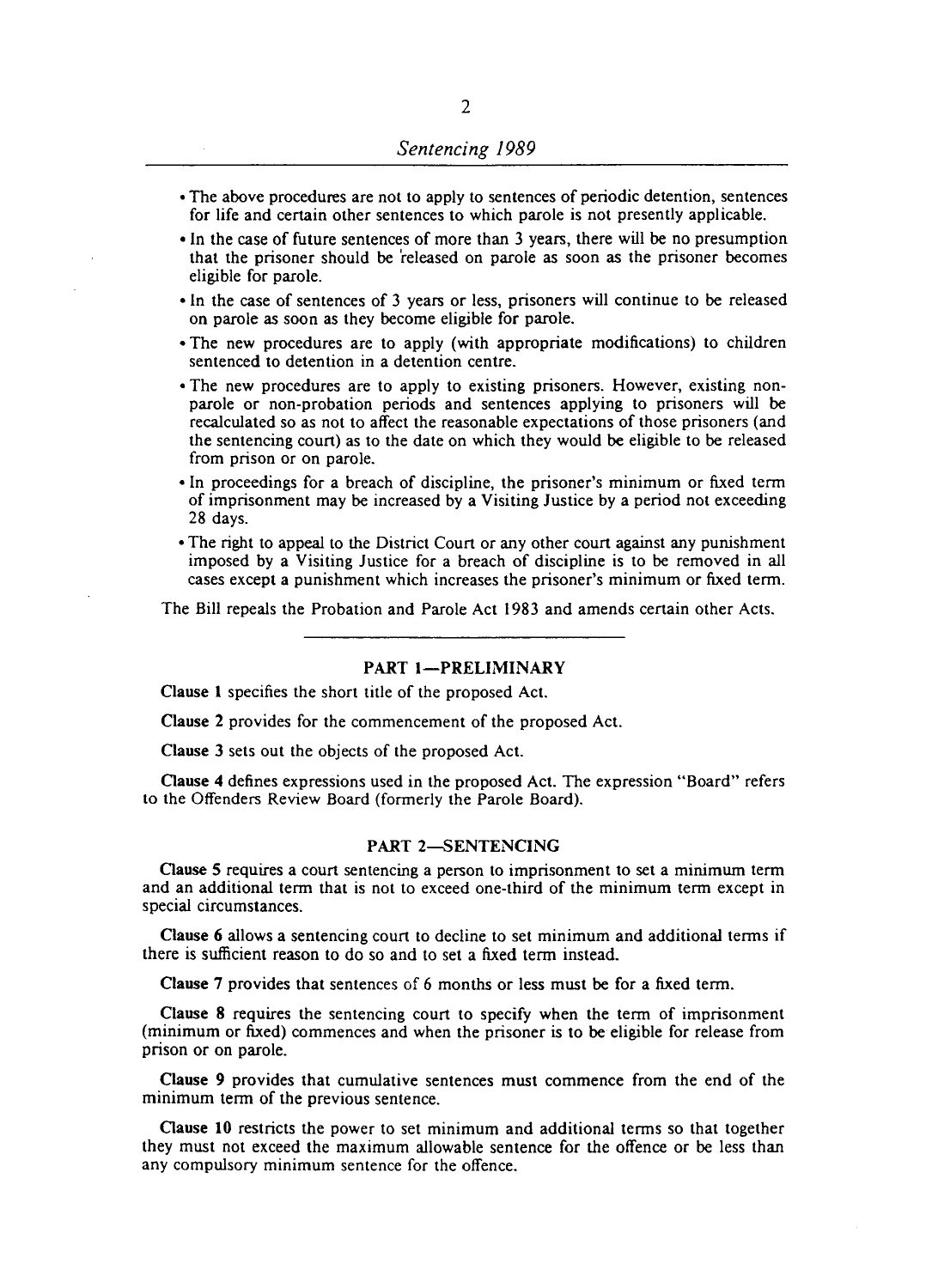Gause 11 sets out the power to vary minimum, additional or fixed terms on an appeal against a conviction or sentence.

Clause 12 requires a court to set minimum and additional terms, or a fixed term, for each separate sentence imposed by the court.

Clause 13 provides that the proposed Part does not apply to certain sentences of imprisonment (including periodic detention, imprisonment for life and fine default imprisonment).

## PART 3-PAROLE

#### Division 1-Release on parole

Clause 14 provides that a prisoner serving a sentence with a minimum term is not eligible for parole until the prisoner has served each minimum term and each other sentence without a minimum term.

Clause IS provides that a prisoner eligible for parole is entitled to be released on parole only if a parole order is made.

#### Division 2-Parole orders-sentences of more than 3 years

Gause 16 applies the proposed Division to sentences of more than 3 years that consist of minimum and additional terms.

Clause 17 specifies the matters that the Board must take into account in deciding whether a prisoner should be released on parole. There is no longer to be any presumption in favour of parole.

Clause 18 requires the Board to consider a prisoner for parole at least 60 days before the prisoner becomes eligible for parole and (if the prisoner is not then released on parole) within each successive year after the prisoner becomes eligible for parole.

Clause 19 requires the Board to make the decision on whether a prisoner is to be released on parole immediately after considering the matter.

Clause 20 requires the Board to inform a prisoner of certain matters when it decides not to release the prisoner on parole.

Clause 21 requires the Board (if requested to do so) to review a decision not to release a prisoner on parole and allows the prisoner to make submissions to the Board on the review.

Clause 22 deals with a review by the Board of a decision not to release a prisoner on parole.

Clause 23 allows a prisoner to apply to the Court of Criminal Appeal for a direction that information used by the Board to make its decision was false, misleading or irrelevant.

#### Division 3-Parole orders-sentences of 3 years or less

Clause 24 requires the sentencing court to order the release on parole of a prisoner if the prisoner's sentence is for 3 years or less. In order to be released, the prisoner must not, at the time fixed for release on parole, be serving any other sentence.

Clause 25 enables the Board, in certain circumstances, to order the release on parole of prisoners to whom the Division applies.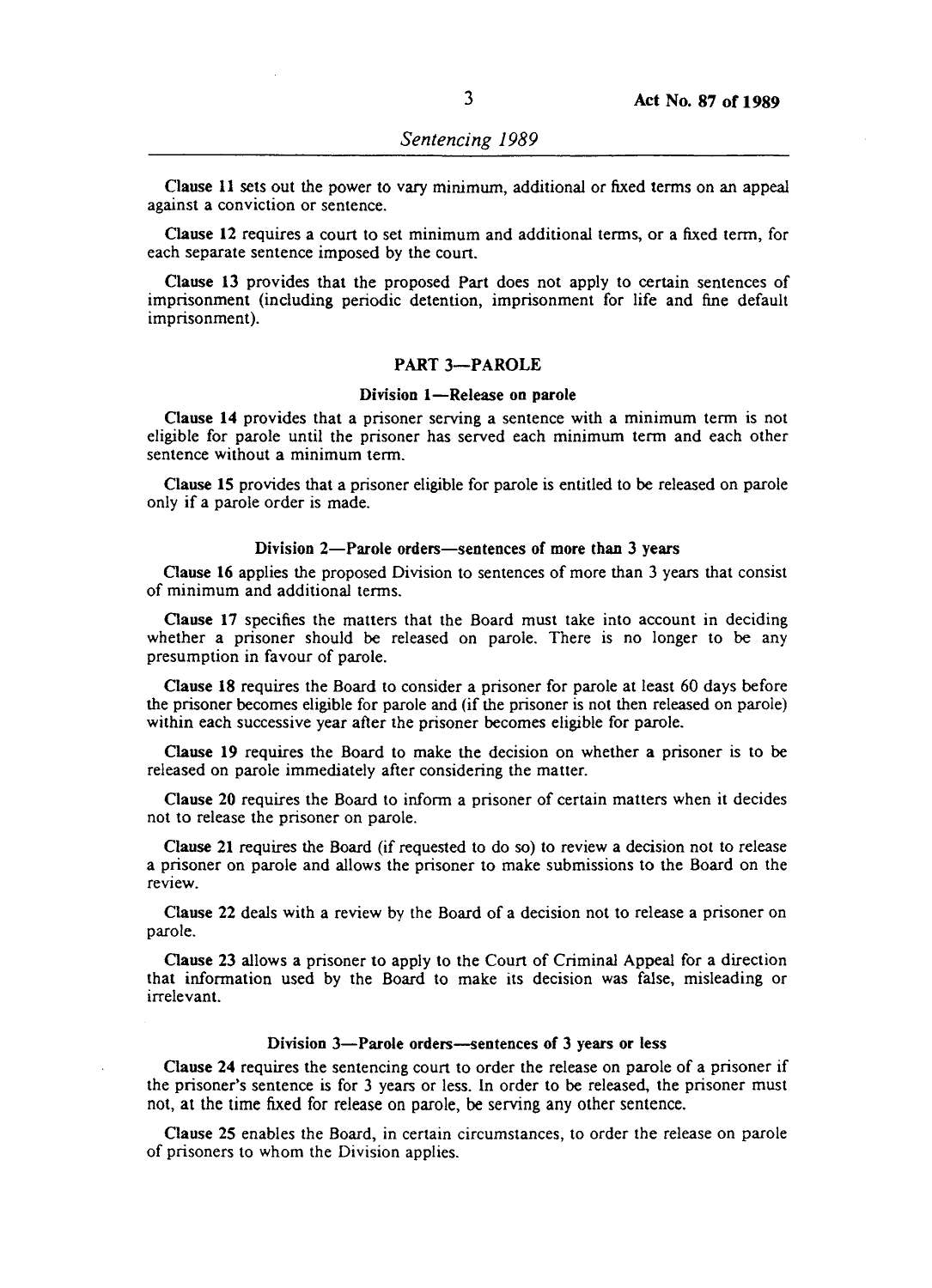#### Division 4-Parole orders-general provisions

Clause 26 provides that a parole order expires, unless it is revoked, when the sentence concerned has expired.

Clause 27 provides for the terms and conditions of a parole order and allows the terms and conditions to be varied by the sentencing court or the Board.

Clause 28 allows the Board to revoke a parole order before the prisoner is released on parole.

Clause 29 makes a parole order sufficient authority for the release of a prisoner.

Clause 30 deems a person who is released on parole to be serving the sentence until the sentence expires or the order is revoked.

Clause 31 protects a parole order from invalidity merely because of any procedural defect.

Clause 32 empowers the Board, when it suspects a breach of a parole order, to require the parolee to appear before the Board or to issue a warrant for the arrest of the parolee. The parole order may be revoked if the parolee fails to appear.

Clause 33 provides for an inquiry into whether a parolee has contravened the terms and conditions of parole.

Clause 34 provides for the revocation of a parole order if the terms and conditions of the parole have been contravened or the parolee is sentenced to a further term of imprisonment. The revocation may be retrospective to the date on which the order was contravened or the further offence was committed (whether or not it has expired).

Clause 35 allows a court sentencing a person to imprisonment for a further offence to revoke a parole order applicable to the person. The revocation may be retrospective to the date on which the further offence was committed (whether or not it has expired).

Clause  $36$  empowers the Board to issue a warrant for the arrest of a parolee if the parole order is revoked or if the Board has required the appearance of the parolee at an inquiry into a possible breach of parole.

Clause 37 requires judicial notice to be taken of such a warrant.

Clause 38 provides for notice to be given to a parolee when a parole order is revoked.

Clause 39 requires the Board to review the revocation of a parole order if requested to do so.

Oause 40 requires the Board to review the available information and make a decision on such a review.

Clause 41 allows a parolee to apply to the Court of Criminal Appeal for a direction that information used by the Board on such a review was false, misleading or irrelevant.

#### PART 4-APPLICATION OF THIS ACT TO CHILDREN

Clause 42 defines expressions used in the Part.

Clause 43 applies the proposed Act (with appropriate modifications) to the detention of children or other young persons.

## PART 5-THE OFFENDERS REVIEW BOARD

Clause 44 constitutes the Offenders Review Board (formerly the Parole Board).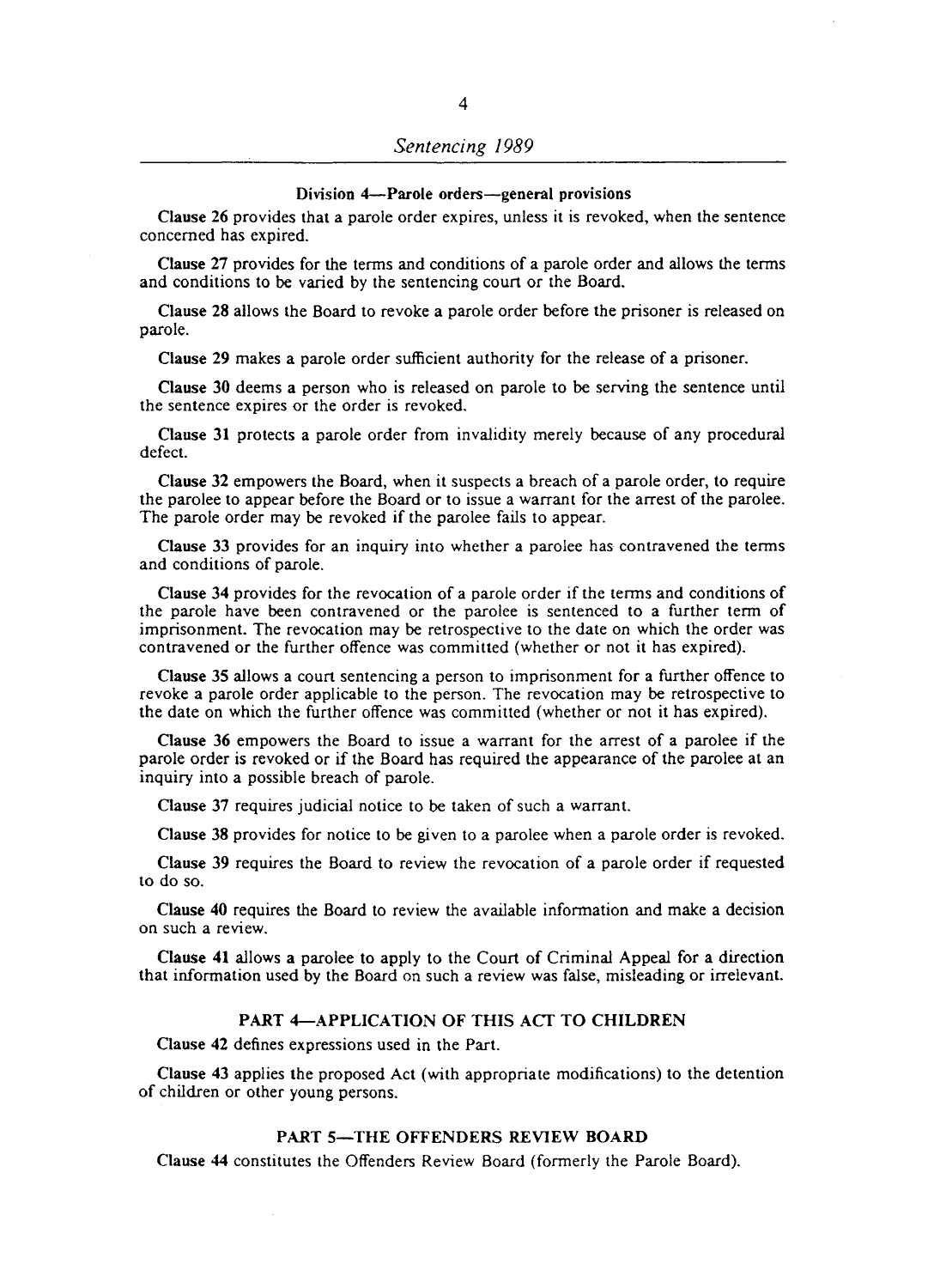Clause 45 provides that the Board shall consist of 9 members and specifies the necessary qualifications for a member. The membership remains the same except for the addition of a person experienced in the supervision of parolees.

Clause 46 gives effect to proposed Schedule I, which relates to the members, Divisions and procedure of the Board.

Clause 47 provides for a secretary and other staff of the Board.

## PART 6-MISCELLANEOUS

Clause 48 restricts the disclosure of information furnished to the Board.

Clause 49 restricts a prisoner's access to certain reports and documents if access would adversely affect prison discipline or any person's safety.

Clause 50 requires the Board to furnish a report every year for presentation to Parliament giving information and statistics on the Board's activities.

Clause 51 gives the Board full access to prisoners for certain purposes and empowers the Board to call for reports on and examinations of prisoners.

Clause 52 is an evidentiary provision.

Clause 53 makes it clear that the proposed Act does not affect the Royal prerogative of mercy.

Clause 54 requires proceedings for an offence under the proposed Act to be dealt with summarily before a Local Court.

Clause 55 empowers the Governor to make regulations under the proposed Act for certain purposes.

Clause 56 repeals the Probation and Parole Act 1983 and the regulations under that Act.

Clause 57 gives effect to the Schedule of savings and transitional provisions (Schedule 2).

Clause 58 gives effect to amendments to the Prisons Act 1952 and certain other Acts  $(Schedules 3-5)$ .

Schedule 1 contains provisions relating to the members of the Board, the Divisions of the Board and the procedure of the Board or any such Division. The provisions are generally the same as the existing provisions applying to the Parole Board.

Schedule 2 enacts savings and transitional provisions, including the following:

- The preservation of any existing remissions to which prisoners have become entitled.
- The redetermination of existing non-parole or non-probation periods (or sentences without any such period) by the Board based on those existing remissions and all future remissions to which prisoners might (but for the proposed Act) have become entitled.
- The conversion of existing non-parole or non-probation periods (as so redetermined) as minimum terms of imprisonment and the residue of the sentences as additional terms.

The saving of the presumption in favour of parole for certain continuing prisoners.